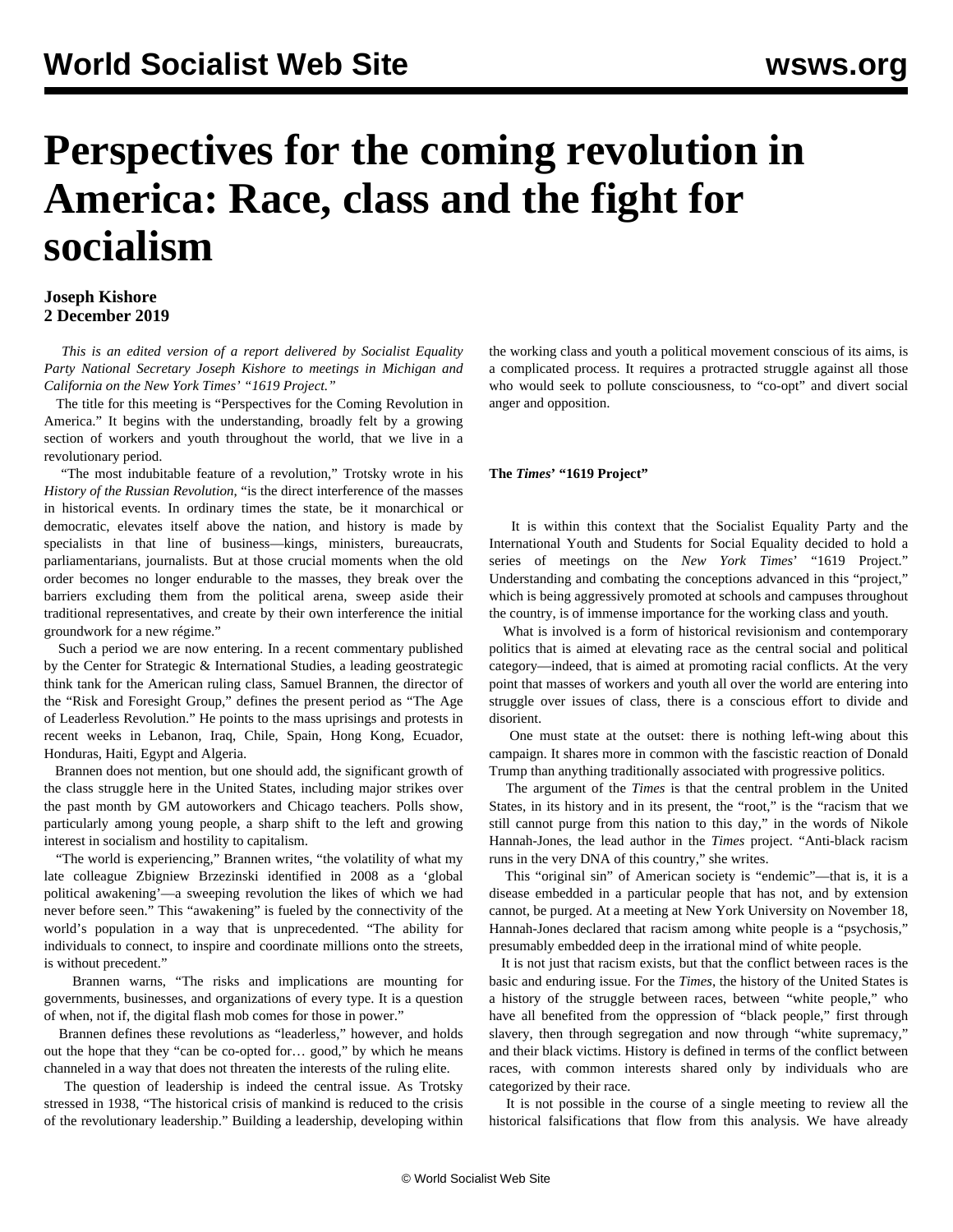published on the *World Socialist Web Site* detailed replies to the *Times*' account of the American Revolution and the Civil War, two monumental events in world history that initiated and completed the bourgeois democratic revolution in America. (See, "[Slavery and the American](/en/articles/2019/11/01/amer-n01.html) [Revolution: A Response to the New York Times 1619 Project"](/en/articles/2019/11/01/amer-n01.html) and "[The](/en/articles/2019/11/09/lect-n09.html) ['Irrepressible Conflict:' Slavery, the Civil War and America's Second](/en/articles/2019/11/09/lect-n09.html) [Revolution](/en/articles/2019/11/09/lect-n09.html)") We have also published three excellent interviews with American historians [James McPherson](/en/articles/2019/11/14/mcph-n14.html), [James Oakes](/en/articles/2019/11/18/oake-n18.html) and [Victoria Bynum](/en/articles/2019/10/30/bynu-o30.html) that address these themes.

 One element of the *Times*' attitude toward these revolutions is important to underscore in relation to the themes of this lecture—namely, the hostility that this interpretation of history displays toward the Enlightenment. The Enlightenment is the intellectual and political revolution in thought, arising out of immense advances in science during the 16th and 17th centuries, that emphasized the ability of humans to understand the world through reason and reconstruct it on rational foundations. The two figures in the history of bourgeois politics in the United States most closely associated with the Enlightenment—Jefferson and Lincoln—are the two particular targets of the *Times*' historical falsification.

 Ibram Kendi, in his book *Stamped from the Beginning: The Definitive History of Racist Ideas in America*, a major inspiration for the 1619 Project, denigrates the Enlightenment as a "metaphor for Europeanness, and therefore Whiteness… Enlightenment ideas gave legitimacy to this long-held racist 'partiality,' the connection between lightness and Whiteness and reason, on the one hand, and between darkness and Blackness and ignorance, on the other." [*Stamped from the Beginning*, pp. 80-81]

 This hostility to the Enlightenment is the provenance of the far-right, not the left, but it is connected to a contempt for rationality and democratic principles that characterizes the modern pseudo-left, a theme to which I will return.

 To carry forward the *Times*' narrative of history into the latter portion of the 19th century and the 20th century requires that the *Times* completely ignore and cover up the profound social and political developments that transformed the freed slaves into a critical section of the working class. It is necessary to wash away from history the history of the class struggle, and therefore the history of the African-American working class.

 In the *Times*' account, there simply is no working class. The word "class" does not make an appearance in the entire introductory historical essay by Hannah-Jones. The term "White Americans" appears 15 times, "White people" 19 times, "Black Americans" 28 times, and "Black people" 43 times. Yet "working class" appears zero times.

 If one were to base a curriculum on the *Times* account, as schools and colleges throughout the country are being urged to do, this new "narrative" of American history would remove all reference to the insurrectionary and violent class battles that have characterized American capitalism since it emerged fully in the decades following the Civil War. The purpose is as much about cutting workers and youth off from these traditions of class struggle as it is about establishing an alternative narrative of enduring and unending racial conflict.

 Absent from the *Times* account is any mention of the Populist movement in the south, which sought in the decades following the Civil War to unite freed blacks with poor whites. The *Times* cannot, therefore, account for the origins of Jim Crow segregation and the KKK, the conscious response of the ruling class to the threat of an alliance of blacks and whites. There is no mention of Tom Watson, the leader of the Populist movement, who early in his career addressed his appeal to both races:

 You are made to hate each other because upon that hatred is rested the keystone of the arch of financial despotism which enslaves you both. You are deceived and blinded that you may not see how this race antagonism perpetuates a monetary system that beggars you both. [Quoted in *The Strange Career of Jim Crow*, p. 63]

 The historian of the South, C. Vann Woodward, noted in his essential account of the origins and development of Jim Crow segregation, *The Strange Career of Jim Crow*, that the emergence and development of the Populist movement demonstrated that the policies of segregation and racism were not a product of "the immutable 'folkways' of the South," and "the belief that they are immutable and unchangeable is not supported by history." [*Ibid*., p. 65]

 The deliberate and systematic promotion of racial divisions, including the use of the KKK as the militant arm of the southern reactionaries in the Democratic Party, was rooted in both the fear of social unrest and the emergence of American imperialism toward the end of the 19th century. The militarist adventures that marked this emergence, beginning with the Spanish-American War of 1898, Woodward explained, "suddenly brought under the jurisdiction of the United States some eight million people of the colored races, 'a varied assortment of inferior races,' as the Nation described them, 'which of course could not be allowed to vote…'"

 At the very time that imperialism was sweeping the country, the doctrine of racism reached a crest of acceptability and popularity among respectable scholarly and intellectual circles. At home and abroad biologists, sociologists, anthropologists, and historians, as well as journalists and novelists, gave support to the doctrine that races were discrete entities and that "Anglo-Saxon" or "Caucasian" was the superior of them all. [Ibid., 73-74]

 To refer to any of the monumental class struggles that emerged in the aftermath of the Civil War, beginning with the Great Railroad Strike of 1877 through to the sit-down strikes of the 1930s, would require that the *Times* acknowledge that the fight against social inequality—and the fight against racism—became centered in the struggle to unify the working class against the corporations and against capitalism.

 The *Times* makes no mention of the Industrial Workers of the World, which was established in 1905 and organized a series of militant industrial struggles and strikes in the early part of the 20th century. At its founding convention in June of 1905, Big Bill Haywood called the organization of the IWW, in a historical reference to the American Revolution, the "Continental Congress of the working class."

 "The American Federation of Labor," Haywood declared, "which presumes to be the labor movement of this country, is not a working class movement. It does not represent the working class. There are organizations that are affiliated, but loosely affiliated with the AF of L, which in their constitution and by-laws prohibit the initiation or conferring the obligation on a colored man; that prohibit the conferring of the obligation on foreigners. What we want to establish at this time is a labor organization that will open wide its doors to every man that earns his livelihood either by his brain or his muscle." [See, "[Opening Convention](https://www.marxists.org/history/usa/unions/iww/1905/convention/ch01.htm) [of the IWW](https://www.marxists.org/history/usa/unions/iww/1905/convention/ch01.htm)"]

 The *Times* makes no mention of the founding of the Socialist Party of America in 1901. Socialist Party leader Eugene Debs declared in 1903, "I have said and say again that, properly speaking, there is no Negro question outside of the labor question—the working class struggle… Our position as Socialists and as a party is perfectly plain. We simply say: 'The class struggle is colorless.' The capitalist, white, black and other shades, are on one side and the workers, white, black and all other colors, on the other side." [Debs, "The Negro in the Class Struggle"]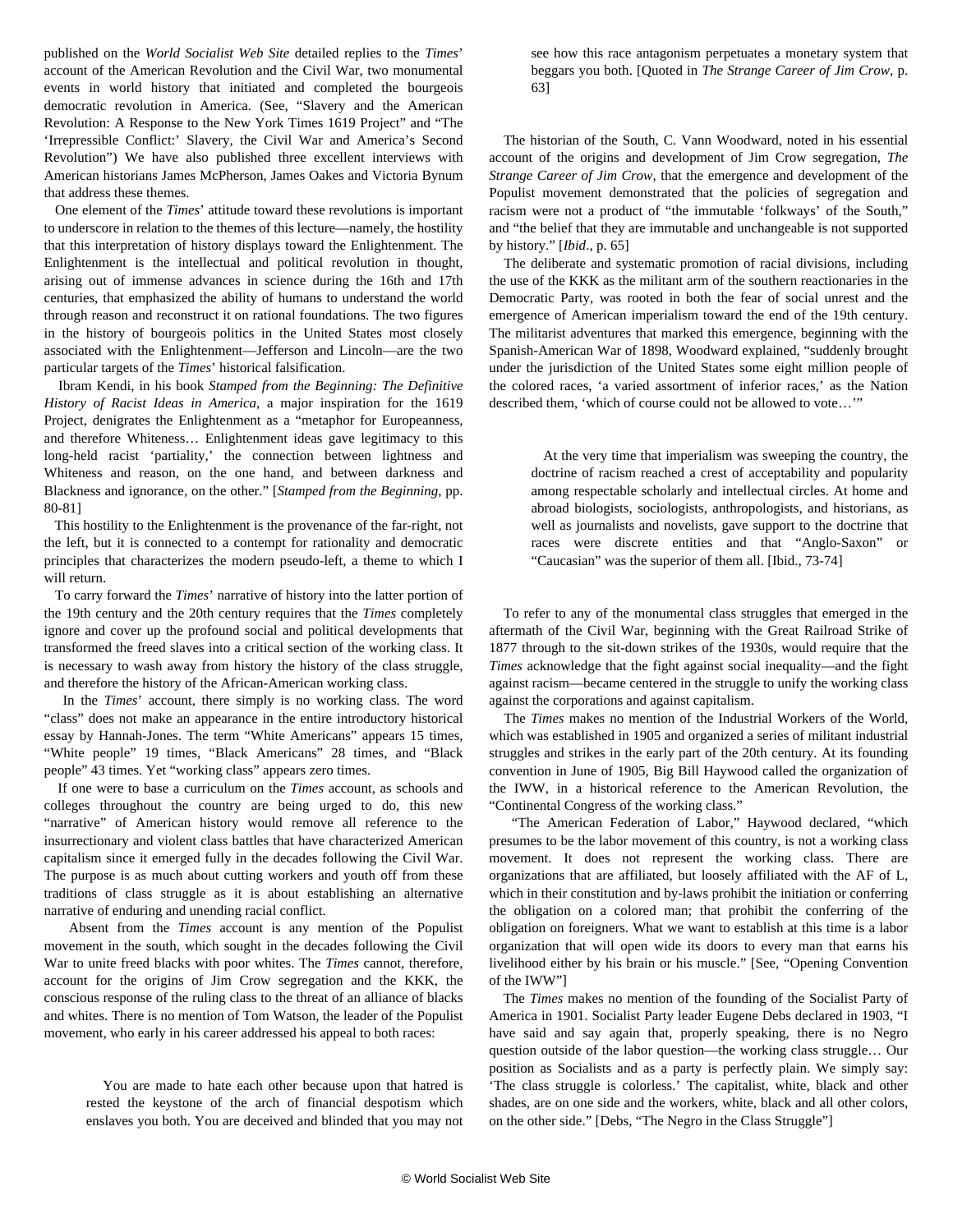Nowhere in the *Times* revision of American history is there discussion of the "Great Migration" of African-American workers to the north, the emergence of the Congress of Industrial Organizations and the monumental class battles of the 1930s and 1940s, which required a fight to unify the working class against the efforts of the ruling class to divide them along racial and ethnic lines. On the changes in consciousness of workers forged in these struggles, the great socialist leader James P. Cannon, the founder of American Trotskyism, wrote:

> American capitalism took hundreds of thousands of Negroes from the South, and exploiting their ignorance, and their poverty, and their fears, and their individual helplessness, herded them into the steel mills as strikebreakers in the steel strike of 1919. And in the brief space of one generation, by its mistreatment, abuse and exploitation of these innocent and ignorant Negro strikebreakers, this same capitalism succeeded in transforming them and their sons into one of the most militant and reliable detachments of the great victorious steel strike of 1946.

> This same capitalism took tens of thousands and hundreds of thousands of prejudiced hillbillies from the South, many of them members and sympathizers of the Ku Klux Klan; and thinking to use them, with their ignorance and their prejudices, as a barrier against unionism, sucked them into the auto and rubber factories of Detroit, Akron and other industrial centers. There it sweated them, humiliated them and drove and exploited them until it finally changed them and made new men out of them. In that harsh school the imported southerners learned to exchange the insignia of the KKK for the union button of the CIO, and to turn the Klansman's fiery cross into a bonfire to warm pickets at the factory gate. [Cannon, "The Coming American Revolution"]

 And, of course, there is no room for the worldwide impact of the Russian Revolution, which inspired millions of workers with its call for the unity of the entire working class, of every race and nationality, in the struggle against capitalist oppression and imperialist war. The call that concluded the Communist Manifesto, "Workers of the World, Unite!" was realized in practice by the working class of Russia, led by the Bolshevik Party of Lenin and Trotsky. The Russian Revolution had a powerful impact on the consciousness of workers of all races in the United States.

#### **From the Civil Rights movement to Affirmative Action**

 None of this can be mentioned because it cuts across the claim that the United States is riven by irreconcilable racial antagonisms, that the workers who are white are irredeemably racist.

 To understand the origins and political function of the conceptions promoted by the *Times* it is necessary to understand the way in which the ruling class, and, in particular, the Democratic Party, responded to the threat of social revolution that emerged in the 20th century. In the 1930s, with the example of the Russian Revolution fresh in their minds and amidst a growing working class insurgency within the United States, American liberalism, under the Democratic Party administration of Franklin Roosevelt, fashioned the "New Deal," a reform agenda that implemented restraints on the power of big business.

 As Trotsky explained at the time, "America's wealth permits Roosevelt his experiments."

roomAlready by the mid-1940s, however, under the impact of the Second World War, liberalism had begun to shift. Alan Brinkley, in his book *The End of Reform*, notes that by 1945, the policies of the Democratic Party had begun to shift "from a preoccupation with 'reform' (with a set of essentially class-based issues centered around confronting the problem of monopoly and economic disorder) and toward a preoccupation with 'rights' (a commitment to the liberties and entitlements of individuals and thus to the liberation of oppressed people and groups). 'Rights-based' liberalism was in some respects part of a retreat from a broad range of economic issues involving the structure of the industrial economy and the distribution of wealth and power within it." [*The End of Reform*, p. 170].

 However, ruling class policy following the Second World War still maintained significant redistributive measures, including high taxes on the wealthy. The top marginal tax rate for the wealthiest Americans was 90 percent under Truman and Eisenhower. In 1964, LBJ announced that the fight against poverty "would prove the success of our system," that is capitalism, which was followed by the introduction of Medicare, Medicaid and food stamps.

 This, in fact, proved to be the last gasp of American liberalism. By the late 1960s, the post-war boom had begun to unravel and the policies of the Democratic Party and the ruling class as a whole underwent a further lurch to the right. The "Great Society" and the "War on Poverty" were shipwrecked by the Vietnam War and the protracted decline in the global position of American capitalism. The period of significant social reform proved to be very short-lived.

 The move toward a policy of social counterrevolution coincided with a deliberate strategy aimed at elevating sections of the middle class within minority populations into the institutions of class rule.

 Here it is critical to understand the significance of the transformation that took place in the 1960s and 70s, from the Civil Rights movement to identity politics. The Civil Rights movement was part of a broader wave of social unrest in the United States in the 1960s, including major strike action by the working class, the Vietnam antiwar protest movement, and the ghetto uprisings in major cities throughout the US.

 It is a striking fact that, in an essay supposedly dedicated to the history of race relations in the United States, Hannah-Jones hardly mentions the Civil Rights movement. The name Martin Luther King, Jr. does not appear, nor that of Malcolm X.

 This is for good reason. King's own writings during this period are themselves a refutation of the racialist narrative of the *Times*, which places all "white Americans" and "white people" on the side of racist reaction and bigotry, benefiting and supporting the lynching of blacks.

 In a speech before a convention of the AFL-CIO in 1961, King attacked those who insist on the "intrinsic differences" between the races. "There is no intrinsic difference, as I have tried to demonstrate. Differences have been contrived by outsiders who seek to impose disunity by dividing brothers because the color of their skin has a different shade." [Speech before the Fourth Constitutional Convention of the American Federation of Labor-Congress of Industrial Organizations, Bal Harbour, Florida, 11 December 1961]

 Writing in 1964, King noted that a majority of whites throughout the country supported voting rights, housing and integrated schools and restaurants throughout the US. He proposed that same year a "Bill of Rights for the Disadvantaged." He argued, "The moral justification for special measures for Negroes is rooted in the robberies inherent in the institution of slavery. Many poor whites, however, were the derivative victims of slavery [again, contrary to the *Times*]. As long as labor was cheapened by the involuntary servitude of the black man, the freedom of white labor, especially in the South, was little more than a myth… To this day the white poor also suffer deprivation and the humiliation of poverty if not of color. They are chained by the weight of discrimination, though its badge of degradation does not mark them." [*Why We Can't Wait*, pp.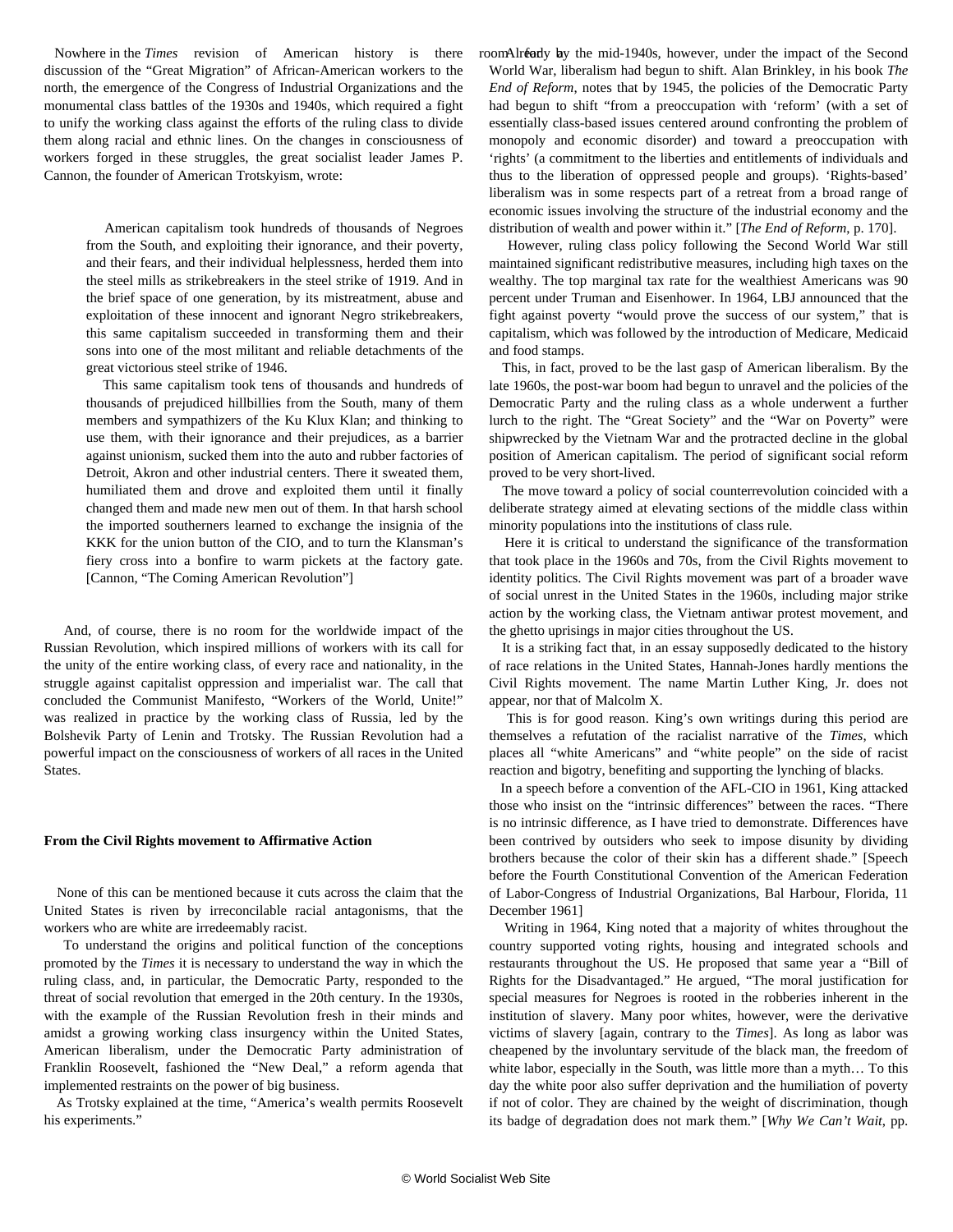#### 128-29]

 The Poor People's Campaign of 1968 specifically sought to embrace white workers in the South and in Appalachia. At the same time, King came out ever more forcefully in opposition to the Vietnam War. He was assassinated on April 4, 1968.

 King was a social democrat and not a Marxist. He expressed the view that guaranteed employment and basic social rights for all workers, regardless of race, was possible in the "richest nation on earth" through capitalist reforms. By the late 60s, however, the relative position of American capitalism had already begun its protracted decline. Three years after King's assassination, the Nixon administration ended dollar-gold convertibility, the cornerstone of the Bretton Woods monetary system set up in the aftermath of the Second World War.

 As the ruling class shifted to the offensive, beginning the process of tearing up all the gains won by workers in an earlier period, it very consciously adopted a policy of integrating and elevating a privileged section of the upper-middle class into positions of power.

 The policy was announced by none other than Richard Nixon, who declared in response to the urban rebellions of the late 1960s that "Black Americans—no more than white Americans—do not want more government programs… They want the pride and the self-respect and the dignity that can only come if they have an equal chance to own their own homes, to own their own businesses, to be managers and executives as well as workers, to have a piece of the action in the exciting ventures of private enterprise." [Speech accepting the Republican Party nomination, August 8, 1968]

 The *New York Times*, expressing the consensus that was developing within the ruling class, declared that Nixon's position "on the need for the development of black capitalism and ownership in the ghetto could prove to be more constructive than anything yet said by other presidential candidates on the crisis of the cities."

 Thus began the policies of Affirmative Action and racial quotas, of the promotion of a layer of black businessmen and politicians to preside over an immense increase of social inequality. Nixon expressed the view that "we sooner or later must bring those who threaten [domestic peace] back within the system." He established through an executive order the Office of Minority Business Enterprise for this purpose. Over the next several years, a layer of the black middle class was brought into positions of political power, including Coleman Young, who became mayor of Detroit and, over the next twenty years, oversaw a massive deindustrialization of the city.

 A decade after Nixon's election in 1968, the Supreme Court upheld Affirmative Action policies for the first time, in the 1978 case of *California v. Bakke*. Supreme Court Justice Thurgood Marshall argued in his opinion, "It is because of a legacy of unequal treatment that we now must permit the institutions of this society to give consideration to race in making decisions about who will hold positions of influence, affluence and prestige in America."

 That is, not social equality, but the equal distribution of positions of power and "affluence" among races and minority groups. Not programs to uplift all poor people, or to improve the conditions of the entire working class, but the selective elevation of a small minority to preside over deindustrialization and the destruction of the living conditions of the vast majority.

 This was an international phenomenon. In an analysis of Affirmative Action measures in the US, India and South Africa, University of Michigan economist Thomas Weisskopf noted: "The most important purpose that can be served by ethnicity-based [positive discrimination] in admissions to [higher educational institutions] is not to redistribute educational opportunities from the rich to the poor. Instead it is to reduce identity-based differentials in access to the upper strata of society, that is, to integrate the societal elite." ["Rethinking Affirmative Action in

Admissions to Higher Educational Institutions," quoted in *For Discrimination: Race, Affirmative Action, and the Law,* Randall Kennedy, p. 86]

 Already by the late 1970s, the impact of these and other measures adopted by the ruling class had produced a significant growth of social inequality among African Americans.

 Black sociologist William Julius Wilson pointed as early as 1978, the same year as the Bakke decision and a decade after the assassination of King, to the development of "a deepening economic schism… in the black community, with the poor blacks falling further and further behind middle- and upper-income blacks… Class has become more important than race in determining black life-chances." ["The Declining Significance of Race: Blacks and Changing American Institutions," quoted in *One Nation Divisible: Class, Race and Ethnicity in the United States Since 1938*, p. 273]

 Such conceptions continue to be at the center of Democratic Party politics today. Democratic Party candidate Cory Booker put it bluntly in an interview with "Democracy Now" last week, when he criticized "a lot of people [who] want to talk to you about the wealth gap, the wealth gap, the wealth gap. Look, there are a lot of people in my community that want to be entrepreneurs, that want to be millionaires. And so, I always talk about the wealth gap, yeah, but what we really need to be talking about is the opportunity gap and to make sure that everybody has equal opportunity to start a business, to be innovators, to participate in the new job booms of the future and the new businesses of the future."

#### **The political and theoretical origins of racialist politics**

 The shift in ruling class policy from reform to social counterrevolution coincided with and was integral to a rightward movement within sections of the upper-middle class of all races. The promotion of a politics based on racial and gender identity became the hallmark of pseudo-left and ex-Marxist intellectuals whose response to the wave of social upheavals and class struggles between 1968 and 1975 was to repudiate any association with working class politics.

 Herein lie the origins of "intersectionality theory," "critical race theory," "identity politics," "whiteness studies" and associated schools. The theoretical foundation of these tendencies is rooted in an idealist rejection of Marxism.

 The great advance of Marxism was the materialist conception of history, the understanding that at the foundation of society are definite forms of production, and that to the phases in the development of these forms of production correspond definite social, that is, class relations. In particular, modern capitalist society is characterized by private ownership of the means of production, which are in the hands primarily of the owners of the banks and giant corporations.

 The working class as a class is united in its relationship to this process of production. It is that class of people, today the majority of the world's population, that must sell its labor power on the market for a wage. The fundamental unity of the working class, across nationalities, races, ethnicities, genders or any other category, is defined by this relationship.

 The Times' Project is a politically-motivated falsification of history. It presents the origins of the United States entirely through the prism of racial conflict.

 The politics of race and identity begins not with the process of production and the objective interests, independent of thought, that are determined by this production process, but by racial divisions. Where does racism itself come from? It is "endemic," the "original sin," embodied in the "DNA" of white people, per the *Times*. History is not the transition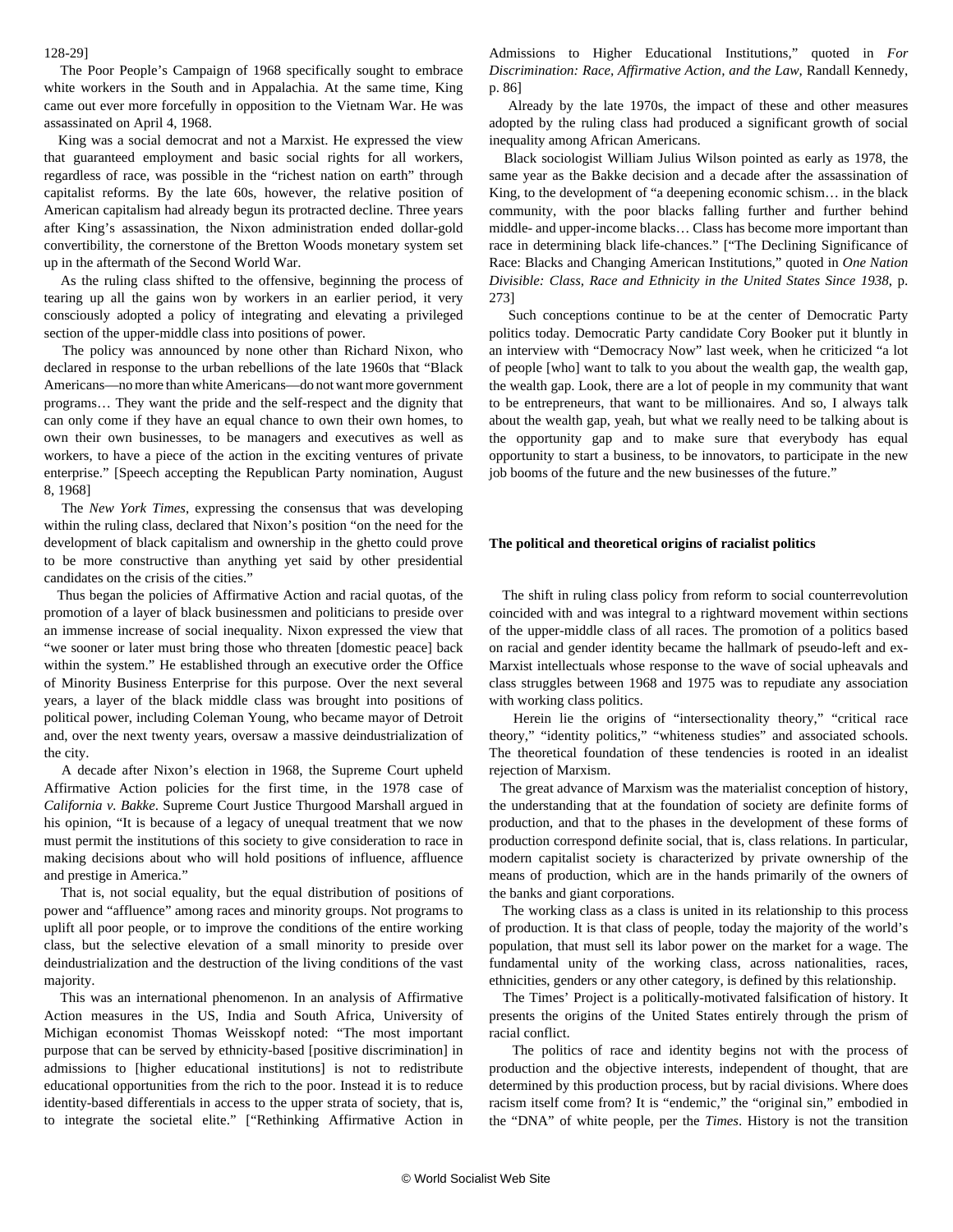from one form of social organization to another—from slavery to feudalism, then capitalism and finally to socialism—but merely different forms in the eternal persistence of racial antagonisms.

 An important document marking the repudiation by middle class groups of Marxism and an orientation to the working class is the statement of the so-called Combahee River Collective, a black lesbian feminist organization formed in 1974 led by Barbara Smith, Demita Frazier and Beverly Smith. The statement, published in April 1977, a year before the Bakke decision, claimed to be an extension of Marxist theory, but was in fact a direct repudiation of all its fundamental conceptions.

 To this day, the Combahee statement, which contains the first use of the term "identity politics," is regularly cited by organizations of the pseudoleft as a major turning point. It was published as the centerpiece of a 2017 book (*How We Get Free*) by Keeanga-Yamahtta Taylor, a tenured professor at Princeton and at that time a leading member of the International Socialist Organization, which dissolved itself into the Democratic Party earlier this year. The various caucuses of the Democratic Socialists of America that are centered on issues of race and gender cite the statement as a key document.

 The purpose of the collective, the authors wrote, was to develop an "integrated analysis and practice based upon the fact that the major systems of oppression are interlocking." The most significant "oppressions," however, were those based on race and gender. "Black women's extremely negative relationship to the American political system (a system of white male rule) has always been determined by our membership in two oppressed racial and sexual castes… Black women have always embodied, if only in their physical manifestation, an adversary stance to white male rule."

 Underscoring the self-obsessed character of the new politics of the uppermiddle class, the authors wrote, "The focusing upon our own oppression is embodied in the concept of identity politics. We believe that the most profound and potentially most radical politics come directly out of our own identity, as opposed to working to end somebody else's oppression."

 The aim was not social equality and the liberation of all mankind, but my own personal advancement, leveraging various categories of identity to achieve positions of power and privilege. There is an analogy to the social motivations behind the rise of the Stalinist bureaucracy and its attacks on the program and perspective of permanent revolution.

 "Not everything for world revolution," Trotsky said of the thinking of the petty Soviet official, "Something for me too."

 The Combahee statement concludes with the following, which sums up its attitude not simply to white workers, but to the working class as a whole. "In her introduction to *Sisterhood is Powerful* Robin Morgan writes: 'I haven't the faintest notion what possible revolutionary role white heterosexual men could fulfill, since they are the very embodiment of reactionary-vested-interest power.'"

 Poor whites, and particularly white men, were categorized under the general heading of "white male rule." "White people," irretrievably racist, are the "embodiment of reactionary-vested-interest power."

 Consider the period in which this was being written. The Combahee collective was formed in 1974, the year of the largest strike movement in the United States since the 1950s, including a 28-day strike of coal miners in West Virginia and other states. The statement was written less than one year before the 1977-78 coal miners, strike, waged in defiance of the invocation of Taft-Hartley by the Democratic Party administration of Jimmy Carter. The workers involved in these struggles and many others were in their majority white men. Were they not then part of "reactionaryvested-interest power?" Was their effort to maintain their jobs and living conditions an expression of a longing for "white privilege?"

 The rejection of a politics based on class, and with it an ever more direct opposition among sections of the so-called "left" to the theoretical conceptions of Marxism, was an international phenomenon. The rise to

prominence of figures like Michael Foucault in France, a major inspiration for intersectionality and critical race theory, was part of a broader turn away from Marxism.

 Foucault, a pupil of the Stalinist Louis Althusser and once a member of the French Communist Party, developed in the 1960s and 1970s a theoretical framework that rejected the primacy of class conflict in favor of the "multiplicity of force relations immanent in the sphere in which they operate" [*The Order of Things*, 1966]. Foucault rejected the notion of an objective truth, existing outside of language and "discourse." Truth and power are constructed through language, through ideas, rather than existing in the material relations of production.

 "Force relations" based on race or other categories, conditioned by thought, are no less fundamental—indeed are more fundamental—than the exploitation inherent in the capitalist system, which in any case cannot be said to exist outside of language and "discourse." He considered talk of the objective interests of a class to be invalid, since there are no "force relations" that exist outside of our construction of them through language.

 Such conceptions were part of a broader rejection of a politics rooted in class. To the extent that "socialism" meant anything, it was to be divorced from the class struggle, from the interests of the working class. Ernest Laclau and Chantal Mouffe in their influential 1985 book *Hegemony and Socialist Strategy* wrote: "What is now in crisis is a whole conception of socialism which rests upon the ontological centrality of the working class, upon the role of Revolution, with a capital 'r,' as the founding moment in the transition from one type of society to another…" [*Hegemony and Socialist Strategy*, p. 2]

### **The social basis of pseudo-left identity politics**

 The theoretical conceptions developed by the new proponents of racial and gender politics became anchored to definite social interests, the interest of a privileged layer of the upper-middle class, including, but not limited to, the tenured professors who populate the humanities departments of the major universities, where anti-Marxism has become a requirement of the profession.

 The past four decades have seen a massive redistribution of wealth from the working class of all races to the rich. Since 1980, the share of the national income going to the bottom 50 percent of the population has fallen from 20 percent to 12 percent, while the income share of the top one percent has risen from 12 percent to 20 percent.

 However, the perpetual rise in the stock markets and the intensification in the exploitation of the working class have benefited more than the superrich. A layer of the upper-middle class, the "next 9 percent," that is, the top 10 percent excluding the top one percent, has also benefited. This layer, with income over about \$150,000 a year, has seen its share of national income increase from 23 percent in 1970 to nearly 28 percent today. [Piketty and Saez, 2017]

 The growth of inequality within minority populations is particularly significant. The richest 10 percent of African-Americans owns 75.3 percent of the wealth owned by all African-Americans, and the top one percent owns 40.5 percent. The bottom 60 percent combined have zero net wealth. This is a massive increase since the early 1990s, when the share of wealth going to the top one percent of African-Americans was less than 25 percent.

 Toward the end of her essay, Hannah-Jones declares that over the past half century, "black Americans have made astounding progress, not only for ourselves but also for all Americans." The vast majority of "black Americans," as with the vast majority of the working class as a whole, have, in fact, suffered a historic retrogression in their conditions of life. A